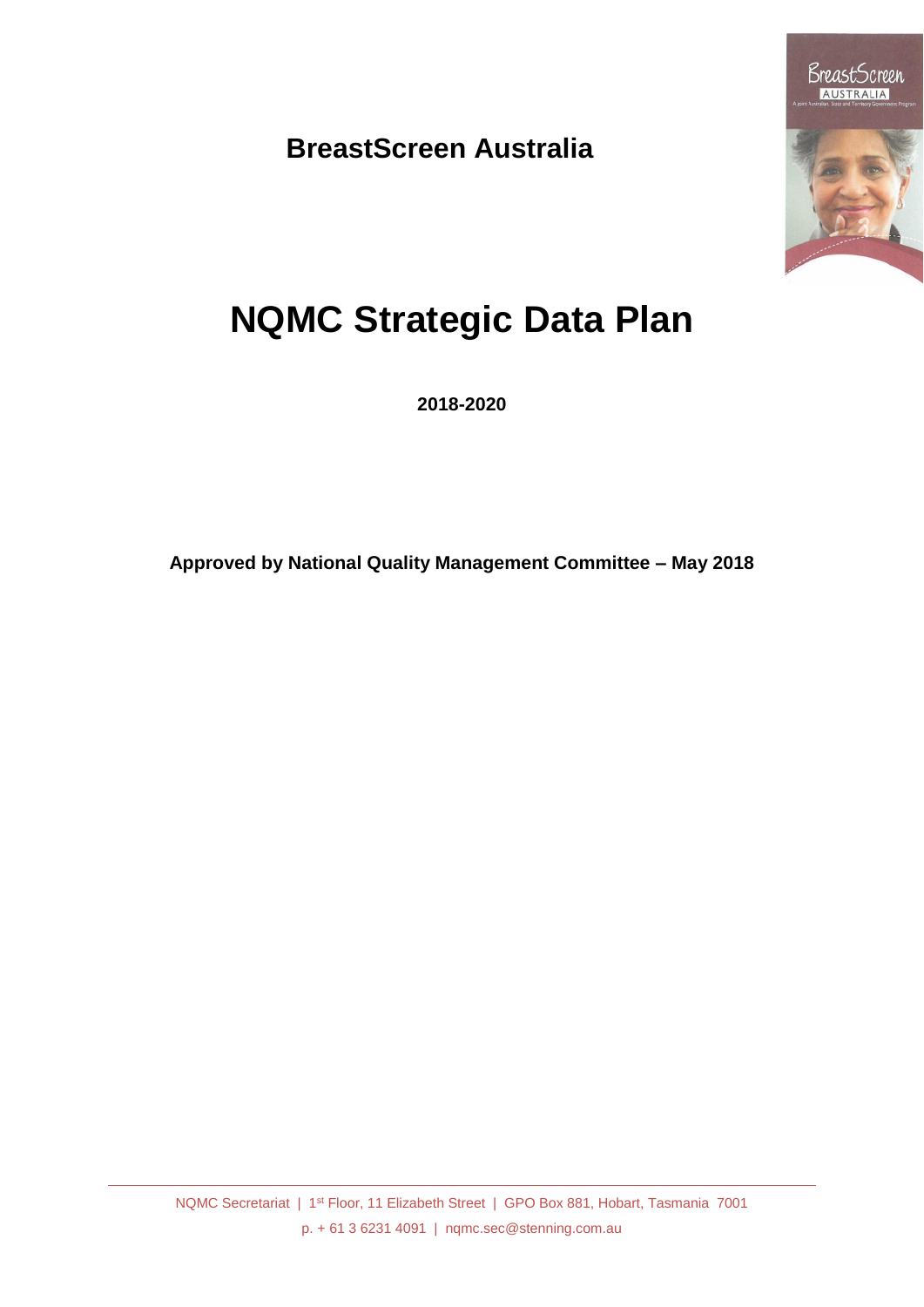### **Contents**

|                | Abbreviations                                                       | ji  |
|----------------|---------------------------------------------------------------------|-----|
|                | <b>Executive Summary</b>                                            | iii |
| 1              | Purpose                                                             | 1   |
| $\overline{2}$ | Background                                                          |     |
|                |                                                                     |     |
|                | 2.2 Accreditation decision-making and national quality improvement3 |     |
| 3              | Facilitating the strategic use of data                              | 4   |
|                |                                                                     |     |
|                |                                                                     |     |
| 4              | <b>Current Strategic Data Priorities</b>                            | 6   |
|                |                                                                     |     |
|                |                                                                     |     |
|                |                                                                     |     |
| 5              | Strategic Data Plan - Implementation                                | 13  |

### <span id="page-1-0"></span>**Abbreviations**

| AIHW        | Australian Institute of Health and Welfare      |
|-------------|-------------------------------------------------|
| <b>BSA</b>  | BreastScreen Australia                          |
| <b>DDP</b>  | Data Directions Project                         |
| <b>NAS</b>  | <b>National Accreditation Standard</b>          |
| <b>NDA</b>  | National Data Advisory                          |
| <b>NQIP</b> | National Quality Improvement Plan               |
| <b>NQMC</b> | <b>National Quality Management Committee</b>    |
| <b>PMG</b>  | BreastScreen Australia Program Management Group |
| SCU         | <b>State Coordination Unit</b>                  |
|             |                                                 |

SDP Strategic Data Plan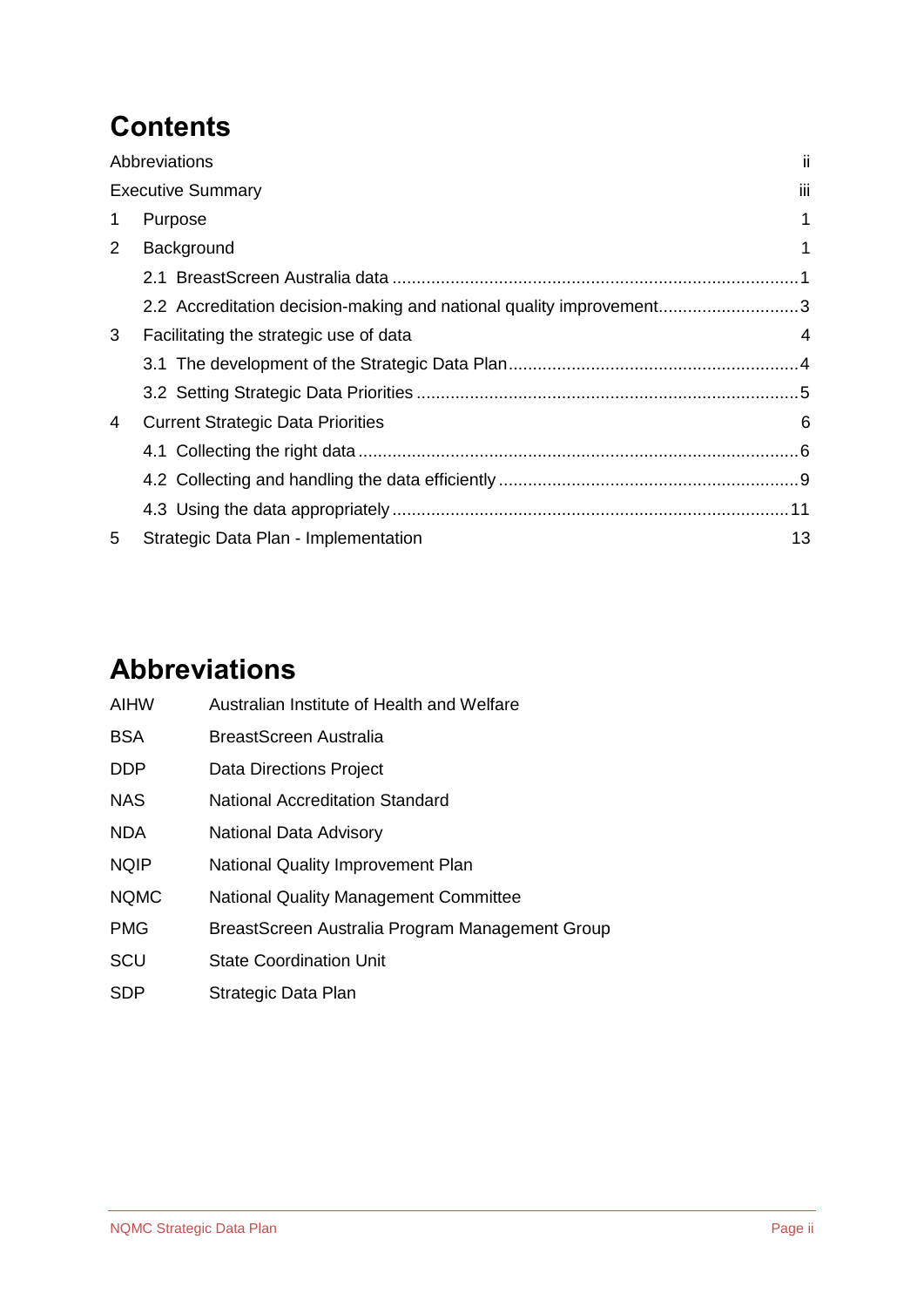### <span id="page-2-0"></span>**Executive Summary**

This *Strategic Data Plan 2018-2020* (SDP) has been developed for BreastScreen Australia (BSA) by the National Quality Management Committee (NQMC). The SDP will support both the NQMC's traditional role in accreditation decision-making and its new role in national quality improvement.

The SDP includes *Strategic Data Priorities* and associated actions that have been identified through a process of research and consultation. They focus on improvements that will foster and augment the strategic use of data across the BSA Program in terms of both:

- accreditation decision-making; and
- national quality improvement within the BSA Program.

The *Strategic Data Priorities* in the SDP have been identified under three parameters:

- Collecting the right data;
- Collecting and handling data efficiently; and
- Using data appropriately.

Through a collaborative process with BSA Program partners, this SDP provides resolutions for the current data and data related policy issues faced by the NQMC and the BSA Program. The SDP will put into place mechanisms that enable the NQMC to continue to maintain a strategic data focus into the future. This includes the establishing of an ongoing National Data Advisory (NDA).

The *Strategic Data Priorities* and their associated actions are shown in [Table 1.](#page-2-1)

<span id="page-2-1"></span>

| Table 1: |  |  |  |  | <b>Strategic Data Priorities and associated actions</b> |
|----------|--|--|--|--|---------------------------------------------------------|
|----------|--|--|--|--|---------------------------------------------------------|

| #              | <b>Strategic Data</b><br><b>Priority</b>      | <b>Actions</b>                                                                                                                                                                                                                                                                                                                                                                                                                                                                                                                                                                                                                                                                                                                                                                                                       |
|----------------|-----------------------------------------------|----------------------------------------------------------------------------------------------------------------------------------------------------------------------------------------------------------------------------------------------------------------------------------------------------------------------------------------------------------------------------------------------------------------------------------------------------------------------------------------------------------------------------------------------------------------------------------------------------------------------------------------------------------------------------------------------------------------------------------------------------------------------------------------------------------------------|
| 1 <sub>1</sub> | <b>That Data</b><br>Measures are<br>optimised | 1.1. That the NDA develop a schedule for it to review the NAS Measures,<br>which shall include making recommendations on the following priority<br>issues:<br>• The changes recommended by the AIHW in its paper titled<br>'Discussions and Options Paper' to the following seven NAS<br>Measures, with reference to the PMG's and NQMC's comments:<br>NAS Measure 2.4.1<br>$\overline{\phantom{0}}$<br>NAS Measure 3.1.6<br>NAS Measure 3.1.7<br>NAS Measure 4.1.1<br>NAS Measure 4.2.6<br>NAS Measure 5.1.1<br>NAS Measure 5.1.2<br>NAS Measure targets where historic BreastScreen data do not<br>٠<br>support these targets.<br>The process and timing for the development of targets for NAS<br>٠<br>Measures for women aged 50-74, including the validity of<br>introducing interim targets in the short term. |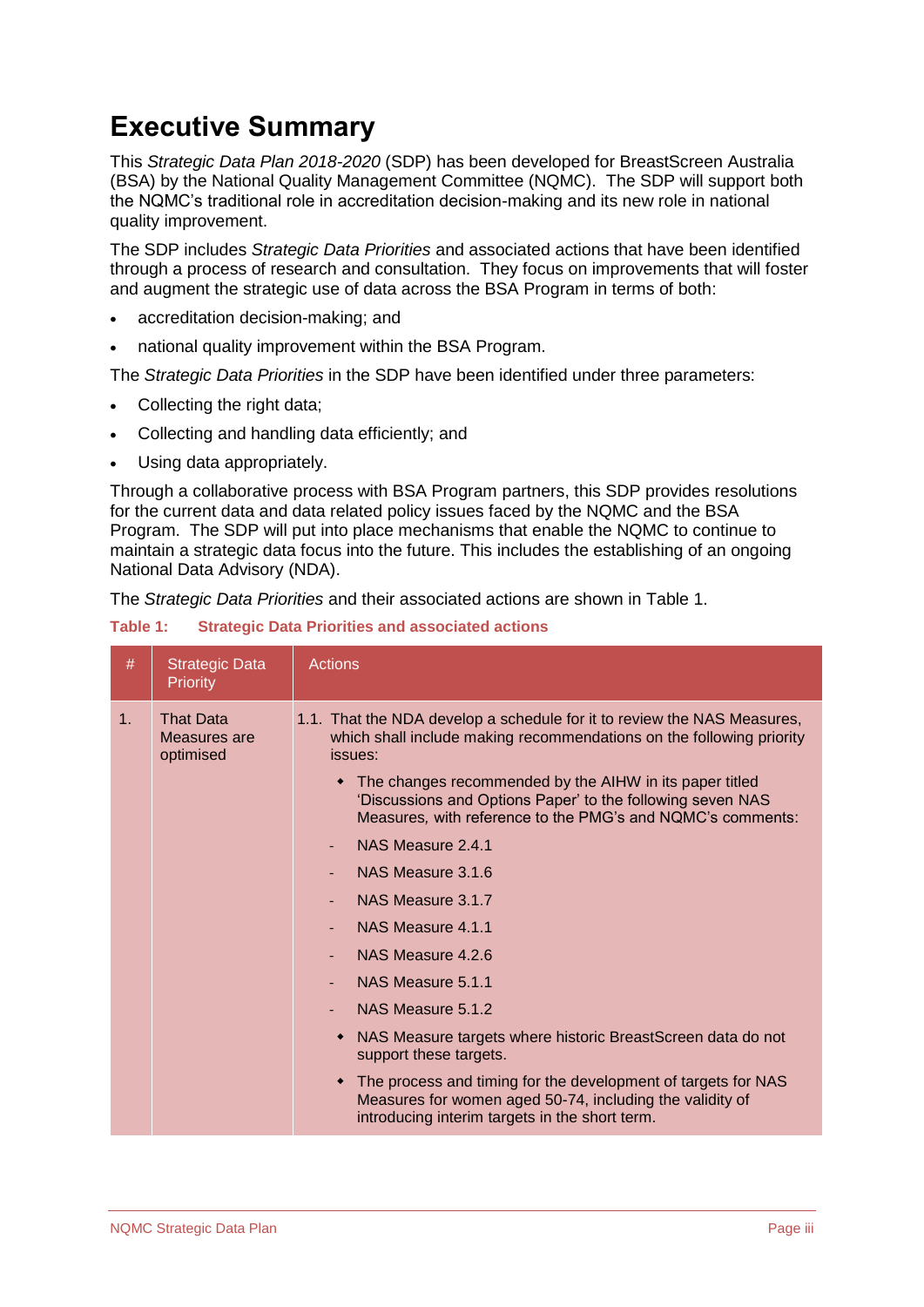| $\#$ | <b>Strategic Data</b><br>Priority                                                         | <b>Actions</b>                                                                                                                                                                                                                                                                                                                                                                           |
|------|-------------------------------------------------------------------------------------------|------------------------------------------------------------------------------------------------------------------------------------------------------------------------------------------------------------------------------------------------------------------------------------------------------------------------------------------------------------------------------------------|
| 2.   | That an optimal<br>balance is<br>achieved<br>between data<br>completeness<br>and currency | 2.1. The NDA examine the constraints and opportunities for optimising<br>data currency, with reference to the following options (detail in the<br>AIHW Discussion and Options Paper):<br>• Addition of more current data for some NAS Measures; or<br>Reporting data from different reporting periods to allow more<br>٠<br>current data to be included for some NAS Measures.           |
| 3.   | That the<br>collection and<br>handling of data<br>is optimised                            | 3.1. The DDP Steering Committee to:<br>Progress the Performance Report <sup>1</sup> through the Forms<br>Improvement initiative, including engaging with jurisdictions on the<br>development of an online Performance Report.<br>Ensure that the Online Data Repository can generate the required<br>5-year funnel plots and population denominators for the NQMC,<br>Services and SCUs. |
|      |                                                                                           | 3.2. The NDA to:<br>• Investigate the feasibility of a centralised process for providing the<br>population data denominators required by Services/SCUs through<br>the Online Data Repository.<br>Specify the reporting period that should be used for each NAS<br>Measure in the Performance Report.                                                                                     |
| 4.   | The use of data is<br>optimised                                                           | 4.1. The NQMC consider making some of the qualitative protocols a part<br>of the self-assessment process that BSA Services would undertake<br>alongside their applications for accreditation.<br>4.2. Implement the National Performance Benchmarking Program.<br>4.3. Implement the National Priorities Identification Program including the<br>establishment of a Priorities Register. |

<sup>1</sup> Or other title, as approved by the NQMC.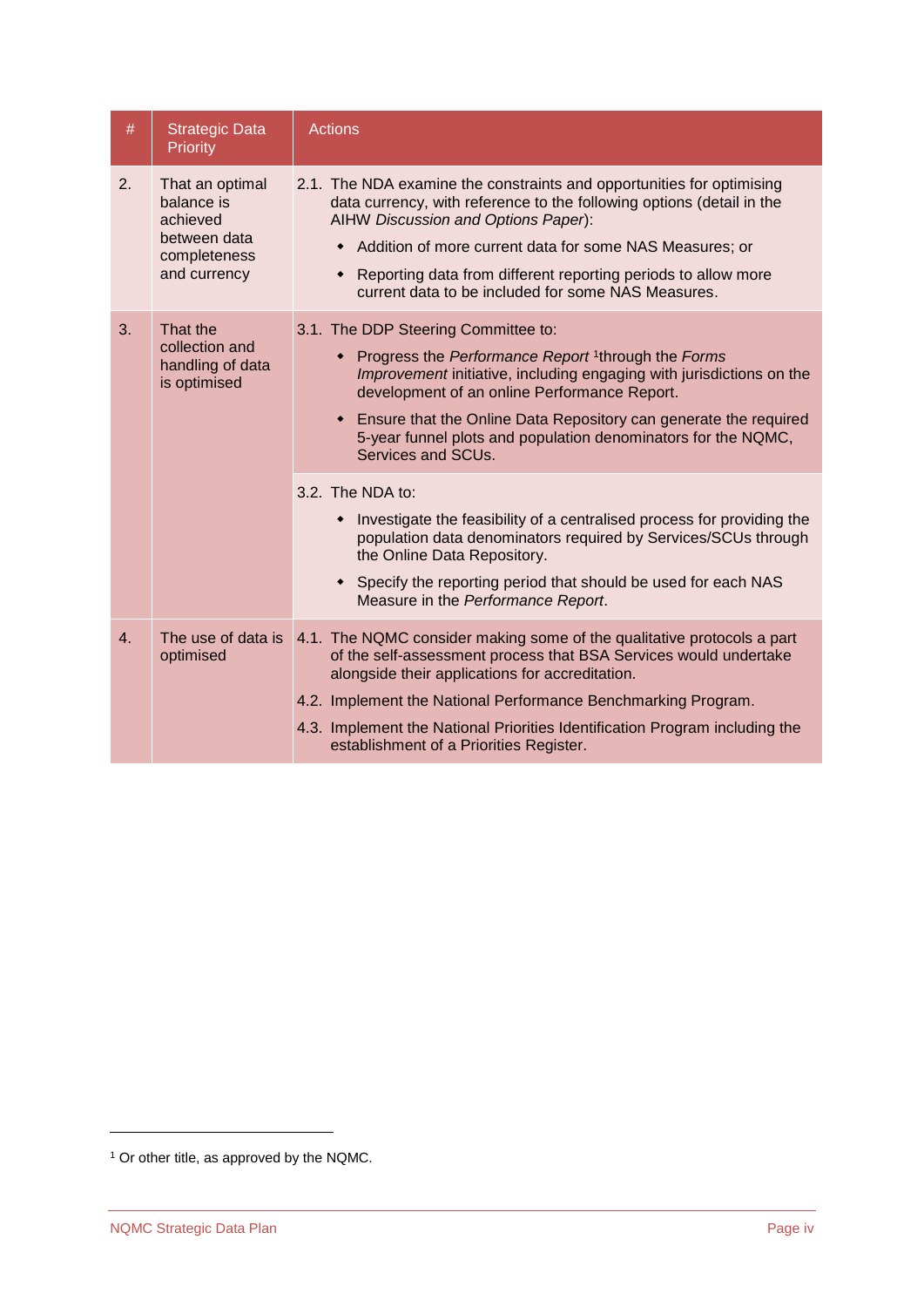### <span id="page-4-0"></span>**1 Purpose**

This *Strategic Data Plan* (SDP) has been developed for BreastScreen Australia (BSA) by the National Quality Management Committee (NQMC). The SDP will support both the NQMC's traditional role in accreditation decision-making and its new role in national quality improvement.

The SDP includes *Strategic Data Priorities* and associated actions that have been identified through a process of research and consultation. They focus on improvements that will foster and augment the strategic use of data across the BSA Program in terms of both:

- accreditation decision-making; and
- national quality improvement within the BSA Program.

## <span id="page-4-1"></span>**2 Background**

### <span id="page-4-2"></span>**2.1 BreastScreen Australia data**

BreastScreen Australia is Australia's national breast cancer screening program which aims to reduce morbidity and mortality from breast cancer through the detection of unsuspected breast cancer in women. While the Commonwealth provides overall policy direction and coordination, the program is delivered at a local level by state and territory governments.

Under this program data are collected at the state and territory level, with each state and territory operating a BreastScreen register for the collection of data for that jurisdiction.

#### **BreastScreen registers**

Most data in BreastScreen registers are sourced from within the program itself, but there are some data that are sourced from outside the program such as histopathology for women who have a biopsy and surgical information of women who are diagnosed with breast cancer. The BreastScreen Australia screening pathway and how this relates to data items on a BreastScreen register is illustrated in [Figure 1.](#page-5-0)

BreastScreen register data are very important, both for the primary role of administrative data to support the day-to-day running and delivery of the program, and for the many secondary roles, which include supporting 4-yearly accreditation of BreastScreen Services, identification of emerging quality issues, program performance monitoring, and research.

The focus of this document is data used to support accreditation of BreastScreen Services as well as data that allows the identification of quality issues.

#### **BreastScreen register data support accreditation of services**

In order to be accredited through BreastScreen Australia, each BreastScreen Service delivering screening and assessment services to women and State Coordination Units (SCUs) in multi-service jurisdictions need to submit an Accreditation Application to the NQMC, which is tasked with making accreditation decisions for the BSA Program. Once accredited, BreastScreen Services and SCUs need to submit Annual Data Reports to the NQMC.

A major component of accreditation the Accreditation Application and the Annual Data Reports is the reporting of BreastScreen data against National Accreditation Standard (NAS) Measures. The NAS were developed to ensure that women receive safe, effective and high quality care under the program. They assist BreastScreen Services and SCUs to incorporate the essential principles of a quality improvement program into every day practice.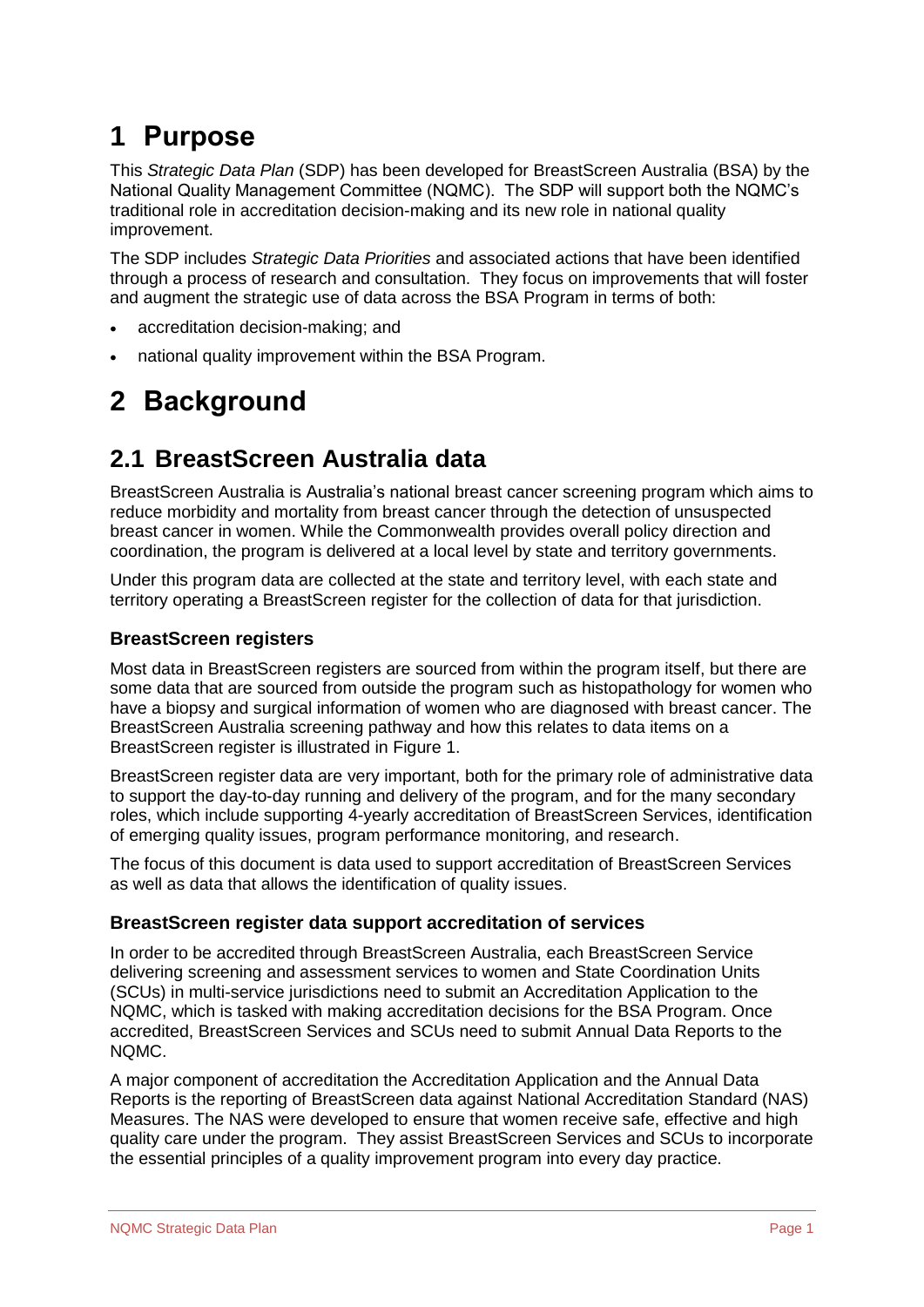Accreditation is the external verification of how well the Service and/or the SCU is performing against the NAS, and the effectiveness of the strategies they have employed to maintain and improve the quality of the services they provide, as well as being recognition of the comittment of the staff in the BreastScreen Services/SCUs to providing a high quality service.

<span id="page-5-0"></span>



Not all data items are shown at each stage of the screening pathway; see the BreastScreen Australia data dictionary for all data items.

There are 42 NAS Measures covering the areas of access and participation, cancer detection, assessment, timeliness and data management and information systems, thereby covering all key areas of quality service provision. While all NAS Measures are important in assessing how well BreastScreen Services/SCUs are performing in terms of providing a high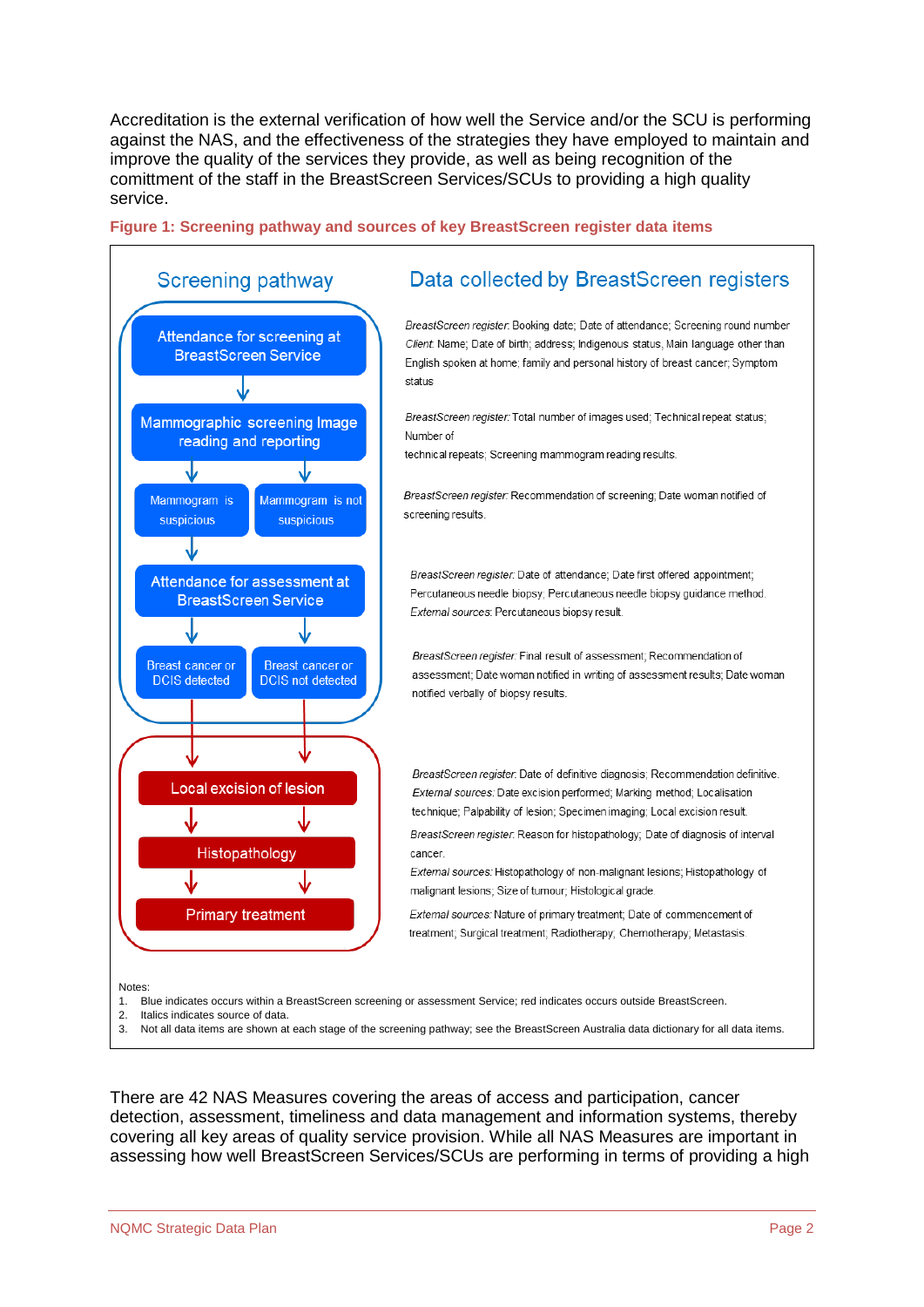quality service, not all NAS Measures have a target that needs to be reached in order for the BreastScreen Service/SCU to have met the required level of service quality. Only those NAS Measures with a target are used by the NQMC to make a decision about accreditation.

Within the 42 NAS Measures there are multiple parts, so in effect there are 39 individual data measures with a target and hence used for decision making, and 25 that are collected but do not directly contribute to an accreditation decision (although they need to be provided in order for a BreastScreen Service/SCU to be accredited).

### <span id="page-6-0"></span>**2.2 Accreditation decision-making and national quality improvement**

Until recently, the primary role of the NQMC has been to assess the performance of BreastScreen Services against the NAS in order to make decisions about accreditation of those BreastScreen Services. However, under the revised accreditation system, implemented from 1 January 2016, the NQMC's role has been broadened to include strategic leadership in national quality improvement.

While the NQMC has a long history of considering BreastScreen data reported against NAS Measures in the context of accreditation decision-making, consideration of these and other data for national quality improvement by the NQMC is new. Accordingly, there needs to be clear articulation of how the BreastScreen data will be used to support the NQMC's new role in national quality improvement leadership.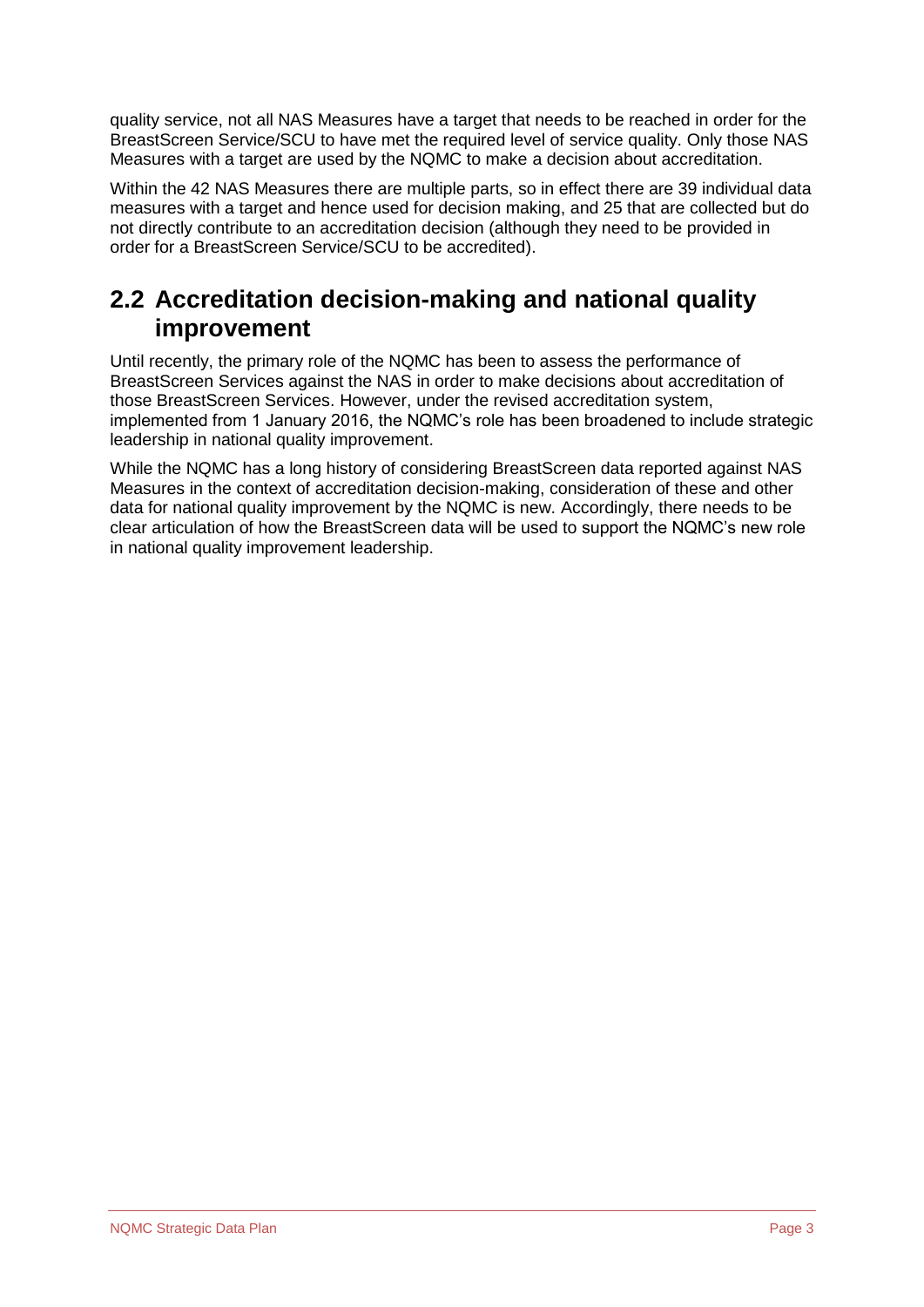### <span id="page-7-0"></span>**3 Facilitating the strategic use of data**

NQMC recognises the need to use data strategically to fulfil both its historic role as well as its new role. Consequently, the NQMC identified the development of an SDP as a *National Priority* in the *NQMC National Quality Improvement Plan 2016-17 (NQIP)*.

The NQIP also established that the NQMC would introduce a *National Performance Benchmarking Program* (another *National Priority*). Further, it was recognised that the SDP would enable the development of a *National Priorities Identification Program* to inform future NQIPs.

The NQMC also established a *Forms Improvement* initiative, that has proposed the use of a *Performance Report* that would improve the way in which data were provided by the BreastScreen Services/SCUs and the ways these data would flow through to the NQMC.

These programs and initiatives will be supported by the development of an *Online Data Repository* that will make it easier to navigate the data that are currently available and to facilitate greater uses of these data. Specifically, it will facilitate the provision of data by BreastScreen Services/SCUs and the generation of reports for the *National Performance Benchmarking Program* and the *National Priorities Identification Program*.

This SDP has been developed as part of a broader *Data Directions Project* (DDP) which is being progressed by the DDP Steering Committee. The relationship between this project, the SDP and its attendant programs and initiatives are shown in [Figure 2](#page-7-2) (a dark outline indicates a NQIP *National Priority*).

<span id="page-7-2"></span>**Figure 2: Relationship between Data Directions project, Strategic Data Plan, the National Performance Benchmarking Program, the National Priorities Identification Program and the Forms Improvement initiative** 



### <span id="page-7-1"></span>**3.1 The development of the Strategic Data Plan**

The NQMC, through the Australian Department of Health, engaged the Australian Institute of Health and Welfare (AIHW) to develop this SDP in consultation with jurisdictional BSA Program Managers. A draft SDP produced by the AIHW was considered by the NQMC, along with input from the BSA Program Management Group (PMG). This SDP was subsequently produced and was approved by the NQMC at its May 2018 meeting.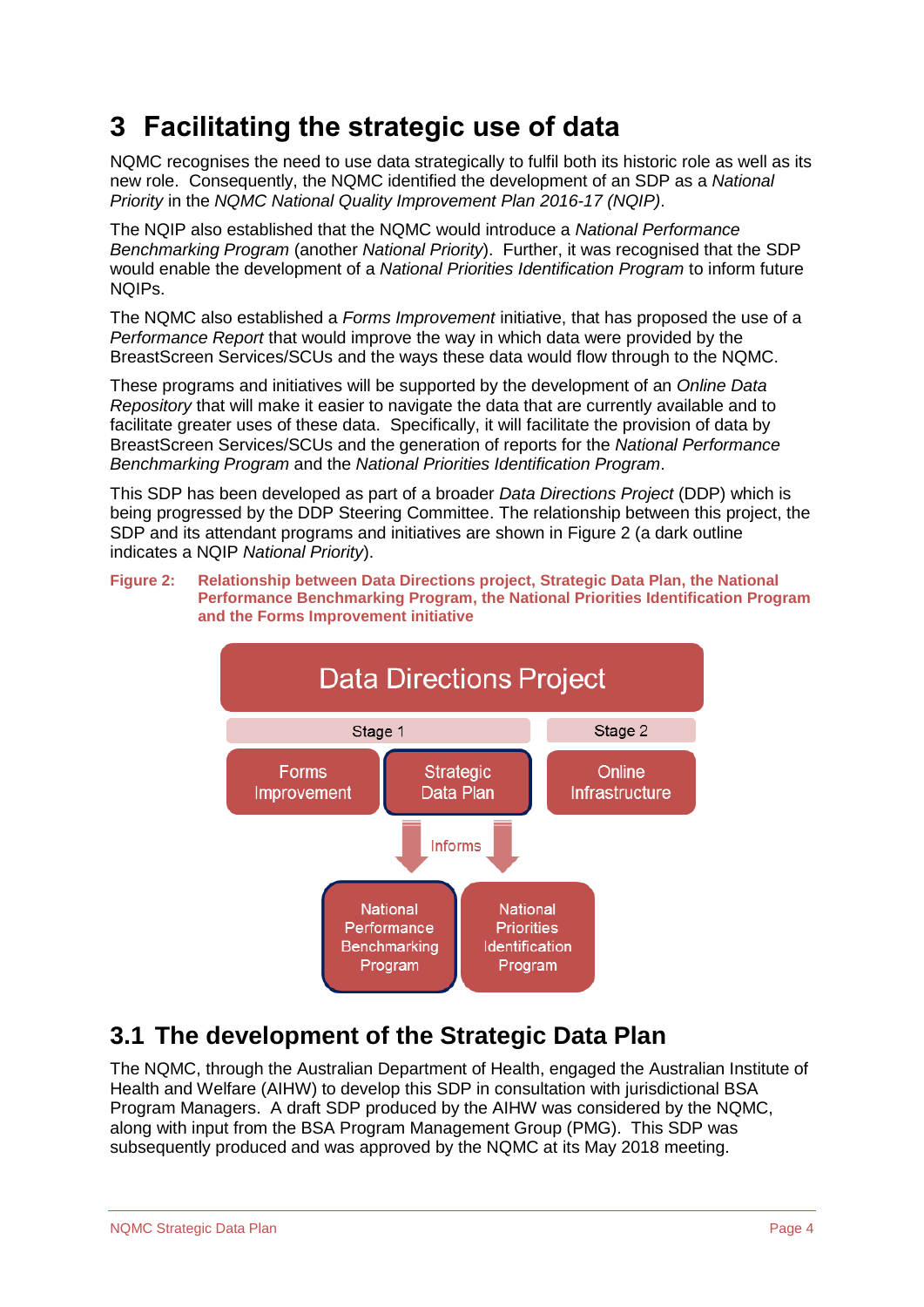### <span id="page-8-0"></span>**3.2 Setting Strategic Data Priorities**

Through a collaborative process with BSA Program partners, this SDP proposes resolutions for the current data and data related policy issues faced by the NQMC and the BSA Program. Into the future, it is important that there are mechanisms that enable the NQMC to continue to maintain a strategic data focus.

To facilitate the resolution of data and data related policy issues, the NQMC will establish an ongoing National Data Advisory (NDA). The NDA will be an expert group tasked with:

- making recommendations on national data policy issues referred to it by the NQMC; and
- consulting with jurisdictional Program Managers and other key stakeholders on those issues prior to developing proposed solutions.

Internally the NQMC needs to establish a mechanism for the identification of data and data related policy issues. This will need to be decided by the NQMC but could be achieved through the inclusion of a standing data item at its meetings for the identification and discussion of any data issues that relate to BreastScreen data .

The NDA will be separate from and operate at a higher level than the Data Dictionary Working Group established by AIHW.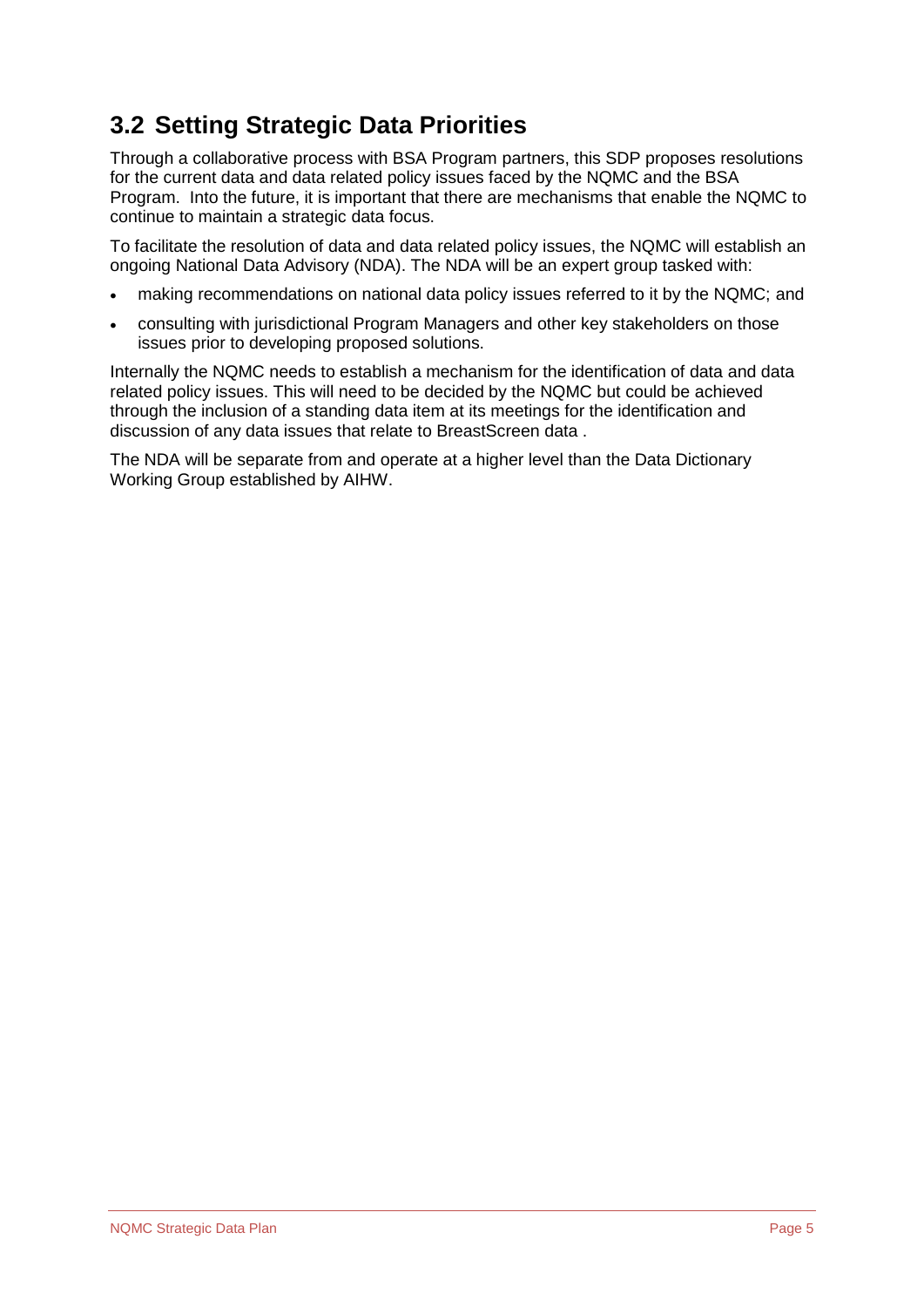### <span id="page-9-0"></span>**4 Current Strategic Data Priorities**

The overarching aim of this SDP is to drive the better use of data within the BSA Program. It will enable the NQMC and BSA Program partners to pursue improvements that will foster and augment the strategic use of data across the BSA Program in terms of both:

- accreditation decision-making; and
- national quality improvement within the BSA Program.

Driving the better use of available data can be summarised under three parameters:

- Collecting the right data:
- Collecting and handling the data efficiently; and
- Using the data appropriately.

Within each parameter, *Strategic Data Priorities* have been identified. These priorities are designed to assist the NQMC to optimise the collection, use and consideration of data for accreditation decision-making and national quality improvement.

In this context, it is recognised that the quality control systems underpinning the provision of BSA Services require specific knowledge and experience to understand, analyse and interpret the data. Consequently, decisions on data quality policy issues must be made in close collaboration with BSA Program Managers who are ultimately responsible for these quality control systems.

### <span id="page-9-1"></span>**4.1 Collecting the right data**

It is critical that the right data are collected for the purpose at the onset, which requires that it is first understood what questions the data need to be able to answer. The NQMC has two roles, both of which rely on data to enable decisions to be made.

For accreditation decision-making, the NQMC considers the performance of BreastScreen Services/SCUs to decide the appropriate accreditation status. Thereafter, the NQMC needs to consider whether the accreditation status of a BreastScreen Service/SCU requires review on the basis of Annual Data Reports.

For national quality improvement, the NQMC needs to decide what national quality improvement action should be taken given the performance of, and issues experienced by, accredited BreastScreen Services/SCUs.

Determination of the appropriate data for these purposes has already been achieved through the development of NAS Measures. These Measures are appropriate to the aims and objectives of BreastScreen Australia and are intended to ensure that all women who screen through BreastScreen Australia receive high quality care.

#### *Findings*

- Most NAS Measures that are currently being collected and monitored are appropriate and comprehensive, and do not leave data gaps that need to be filled either using BreastScreen data or data from other sources.
- Reporting and monitoring that BreastScreen Services/SCUs currently perform for their own internal quality and performance purposes should remain as internal reports and not elevated to measures reported by all Services/SCUs to the NQMC.
- Additional data identified as potentially beneficial for the NQMC to collect were
	- i. clinical data related to the implementation of clinical best practice, and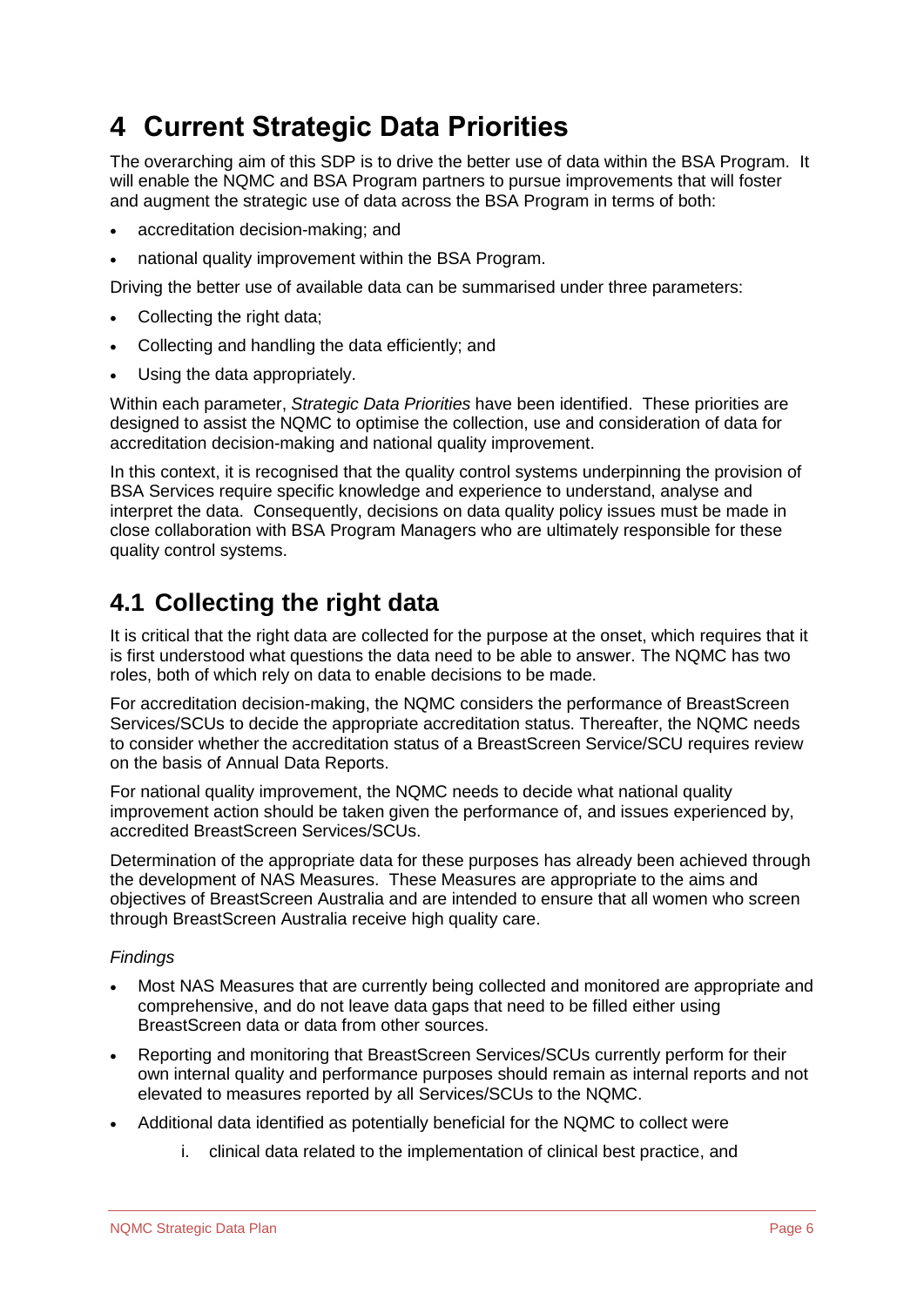- ii. monitoring participation at smaller geographic levels.
- Significant issues were raised with a handful of NAS Measures that require resolution; with seven NAS Measures identified that require action. This involves NAS Measures that fall under the categories of: outside the control of BreastScreen Services/SCUs, does not measure what is intended, or target of 100%. Detail on specific issues raised in relation to these seven NAS Measures are contained in the AIHW Discussion and Options Paper.
- It was also identified that a review of the targets for NAS Measures that did not change in the revision of accreditation, but where historic BreastScreen data do not support these targets, should also be undertaken to ensure the targets the NQMC use for accreditation decision-making have a strong evidence base.
- It was identified that it would be of value to develop targets for NAS measures for women aged 50–74 (the current BSA Program target group), possibly with interim targets until sufficient time as passed to have a strong evidence base for the development of final targets.
- The NQMC's *NQIP 2018-2020* contains National Priority Number 6 A NAS Review Program. This National Priority:

*… is aimed at ensuring that NAS and their NAS Measures remain contemporary and appropriate. It involves:*

- *Establishing a NAS review mechanism and supporting process to enable the orderly and targeted review of NAS and NAS Measures over time.*
- *Reviewing the NAS Measures recommended by the SDP as requiring attention under Strategic Data Priority 1 to ensure the NQMC optimises data measures for decision-making and national quality improvement.*
- *Considering any NAS or NAS Measure issues that may emerge from the pending evaluation of the revised accreditation system for the BSA program.*

| <b>Strategic Data Priority 1</b>                         | That Data Measures are optimised                                                                                                                                         |
|----------------------------------------------------------|--------------------------------------------------------------------------------------------------------------------------------------------------------------------------|
| making recommendations on the following priority issues: | 1.1. That the NDA develop a schedule for it to review the NAS Measures, which shall include                                                                              |
|                                                          | • The changes recommended in the AIHW Discussion and Options Paper to the following<br>seven NAS Measures, with reference to the PMG's and NQMC's comments:              |
| NAS Measure 2.4.1                                        |                                                                                                                                                                          |
| NAS Measure 3.1.6                                        |                                                                                                                                                                          |
| NAS Measure 3.1.7                                        |                                                                                                                                                                          |
| NAS Measure 4.1.1                                        |                                                                                                                                                                          |
| NAS Measure 4.2.6                                        |                                                                                                                                                                          |
| NAS Measure 5.1.1                                        |                                                                                                                                                                          |
| NAS Measure 5.1.2                                        |                                                                                                                                                                          |
| ٠                                                        | NAS Measure targets where historic BreastScreen data do not support these targets.                                                                                       |
|                                                          | The process and timing for the development of targets for NAS Measures for women aged<br>50-74, including the validity of introducing interim targets in the short term. |

1.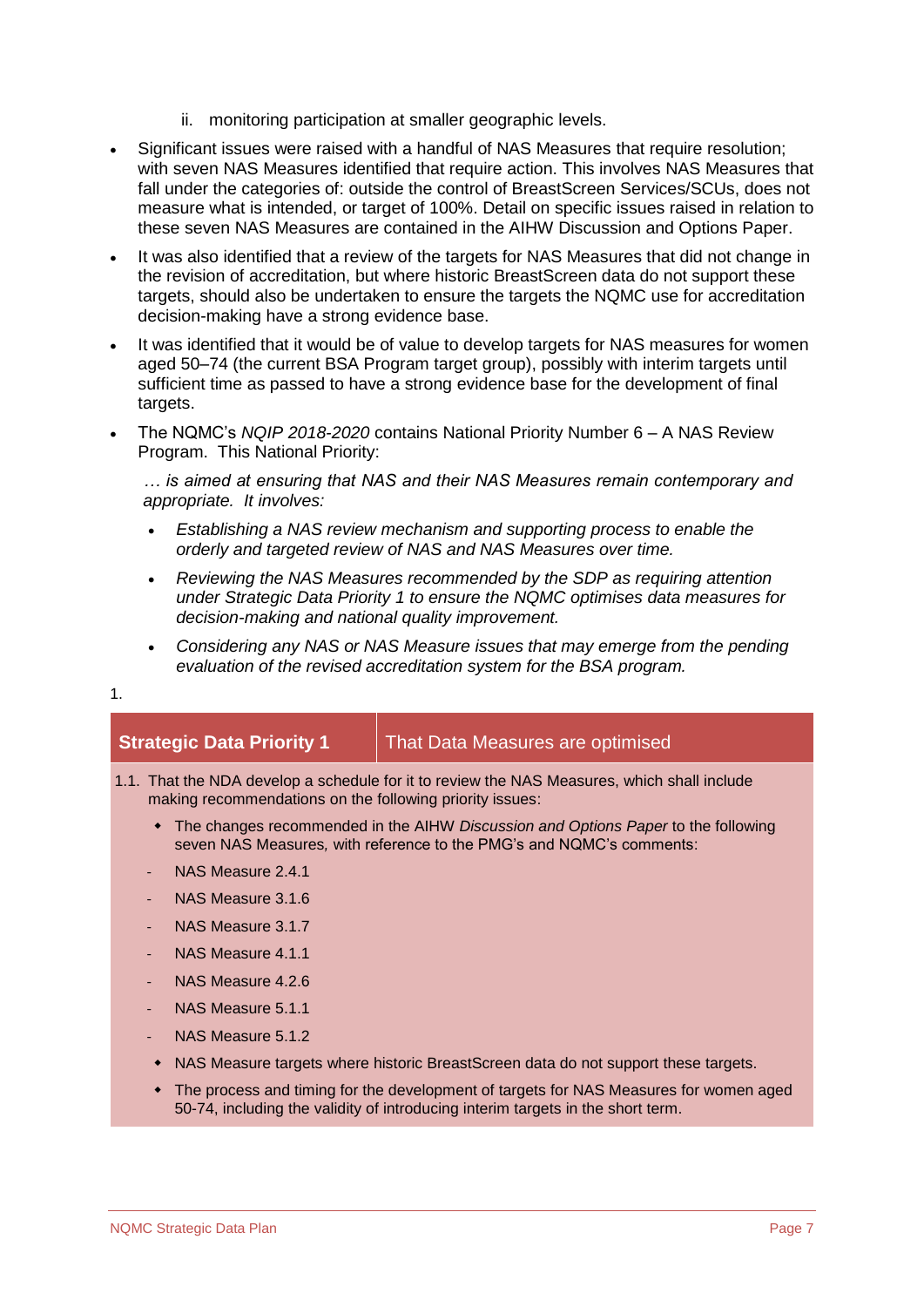#### **Data Currency**

The BreastScreen Australia NAS Commentary requires that *'Services and SCUs will use the most recent 12-month period for which data are available, which will be no more than 18 months old, when presenting information and data for accreditation. The same 12-month period will be used for the calculation of all NAS Measures.'* That is, the end of the data reporting period used by Services and SCUs should not be more than 18 months prior to the date of their accreditation applications and Annual Data Reports.

The NQMC has been concerned that this requirement does not ensure that it is considering the latest available data in its accreditation decision making. Prior to the preparation of this Plan, the NQMC consulted with state and territory BreastScreen Program Managers regarding a proposed 6 month limit on the age of data (that is, the data will be no older than 6 months prior to the end of the reporting period).

A thorough and comprehensive discussion and assessment of the issue of data currency is provided in the AIHW's *Discussion and Options Paper.*

#### *Findings*

- BreastScreen Program Managers were highly supportive of the concept of reporting current data, but considered the 6-month age limit on data proposed by the NQMC not to be feasible. This is because, while some NAS Measures can be reported within 6 months, a great many (including all NAS Measures related to cancer detection) simply cannot be reported within this period. This is not a shortcoming of the BreastScreen Services/SCUs, it is simply that sufficient time needs to have passed in order for data to be available to allow the BreastScreen Services/SCUs to report on some NAS Measures.
- When considering the rules for data currency, a balance needs to be struck between completeness and currency to ensure the quality of these data is of sufficient robustness to support decision-making.
- The AIHW's advice was that it appeared as though the current requirement for data to be no more than 18 months old is well considered and realistic, and takes into consideration the three sources of data lag, which are:
	- − the time taken for women to undergo treatment or diagnostic open biopsy to the stage where a final diagnosis is determined as well as the time taken to acquire the surgical, histopathology and primary treatment information from external sources, following a final diagnosis;
	- − inherent data lags in the specifications for some NAS Measures; and
	- − the requirement to provide an Annual Data Report in the month coinciding with a BreastScreen Service's accreditation, coupled with the requirement for data to be reported for the most recent calendar or financial year.
- A number of options that may allow more recent data to be reported have been considered and included in the AIHW's *Discussion and Options Paper.* The AIHW indicated that the benefits of these options are limited as they are not able to overcome the inherent data lag in acquiring histopathology information, and so no cancer detection NAS Measures (which are arguably of most importance to consider using current data) are likely to be able to be included as a result of these options.
- The AIHW recommended that an examination of these options should compare preliminary and final data, as described in the *Discussion and Options paper,* to determine if any significant differences exist.
- The PMG recommended the NQMC consider an examination of the constraints and opportunities for improving data currency rather than focussing on setting a new data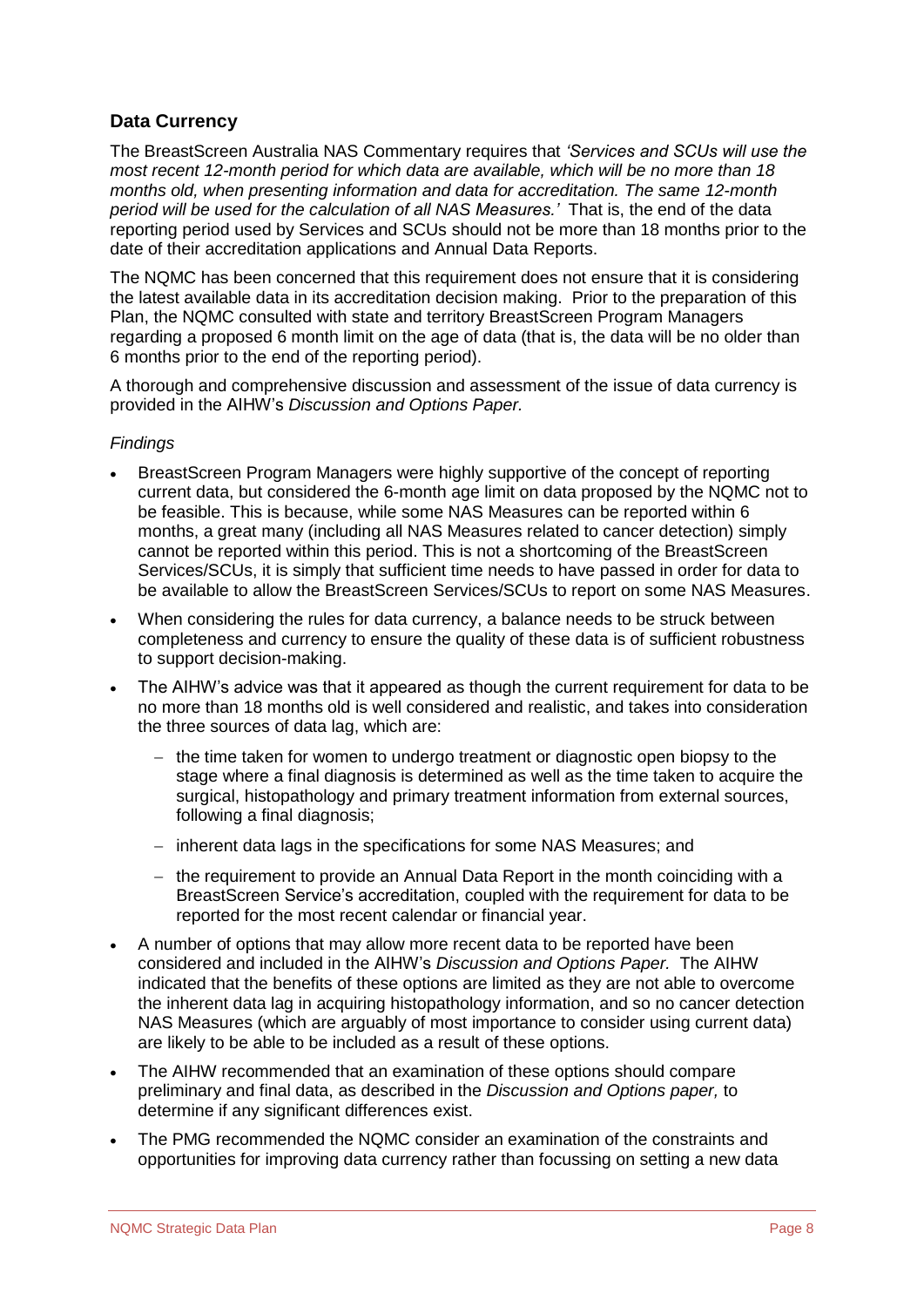currency rule. This would involve an examination of data currency best practice and an evaluation of real constraints.

2.

| <b>Strategic Data Priority 2</b>                                                                                                                                                   | That an optimal balance is achieved between data<br>completeness and currency                   |  |  |  |  |
|------------------------------------------------------------------------------------------------------------------------------------------------------------------------------------|-------------------------------------------------------------------------------------------------|--|--|--|--|
| <b>Actions</b>                                                                                                                                                                     |                                                                                                 |  |  |  |  |
| 2.1. The NDA examine the constraints and opportunities for optimising data currency, with reference<br>to the following options (detail in the AIHW Discussion and Options Paper): |                                                                                                 |  |  |  |  |
| • Addition of more current data for some NAS Measures; or                                                                                                                          |                                                                                                 |  |  |  |  |
| some NAS Measures.                                                                                                                                                                 | • Reporting data from different reporting periods to allow more current data to be included for |  |  |  |  |

### <span id="page-12-0"></span>**4.2 Collecting and handling the data efficiently**

The current methods of collecting and handling data have many inherent inefficiencies, which has prompted the NQMC to undertake a *Forms Improvement* initiative to increase the efficiency of data collected and develop plans for an *Online Data Repository* to increase the efficiency of handling the data collected.

Under the current method of submitting data to the NQMC, there are three data items that are required to support an Accreditation Application or Annual Data Report. These are:

- a completed Data Report (which includes NAS Measures for the current and previous reporting periods, as well as the numerator and denominator for the current reporting period);
- 5-year funnel plots for Cancer Detection NAS Measures 2.1.1; 2.1.2; 2.1.3; 2.2.1; 2.2.2; and
- monthly data for NAS Measure 4.2.1 (a); and, if unmet, NAS 4.2.1 (b) number of days to meet standard (of note, there is no requirement for reporting of NAS Measure 4.2.1 (c) if NAS Measure 4.2.1 (a) is not met, despite this being included in the NAS Measures).

The AIHW considered that this is not the most efficient way for BreastScreen Services/SCUs to provide these data components, particularly given that some components such as the 5 year funnel plots will only be considered by the NQMC for some BreastScreen Services/SCUs.

The *Forms Improvement* initiative includes a proposal for a *Performance Report* in which the different entities in the accreditation process would add their input in sequence. The initial *Performance Report* would be completed by the BreastScreen Service/SCU, the Survey Team would add its findings on performance based on its survey outcomes, the BreastScreen Service/SCU would add its responses to the Survey Team findings and then the *Performance Report* would be submitted with the application documentation to the NQMC.

The NQMC would then review this *Performance Report* and add its findings and accreditation decision with supporting reasons. The final *Performance Report* would then be issued back to the submitting BreastScreen Service/SCU.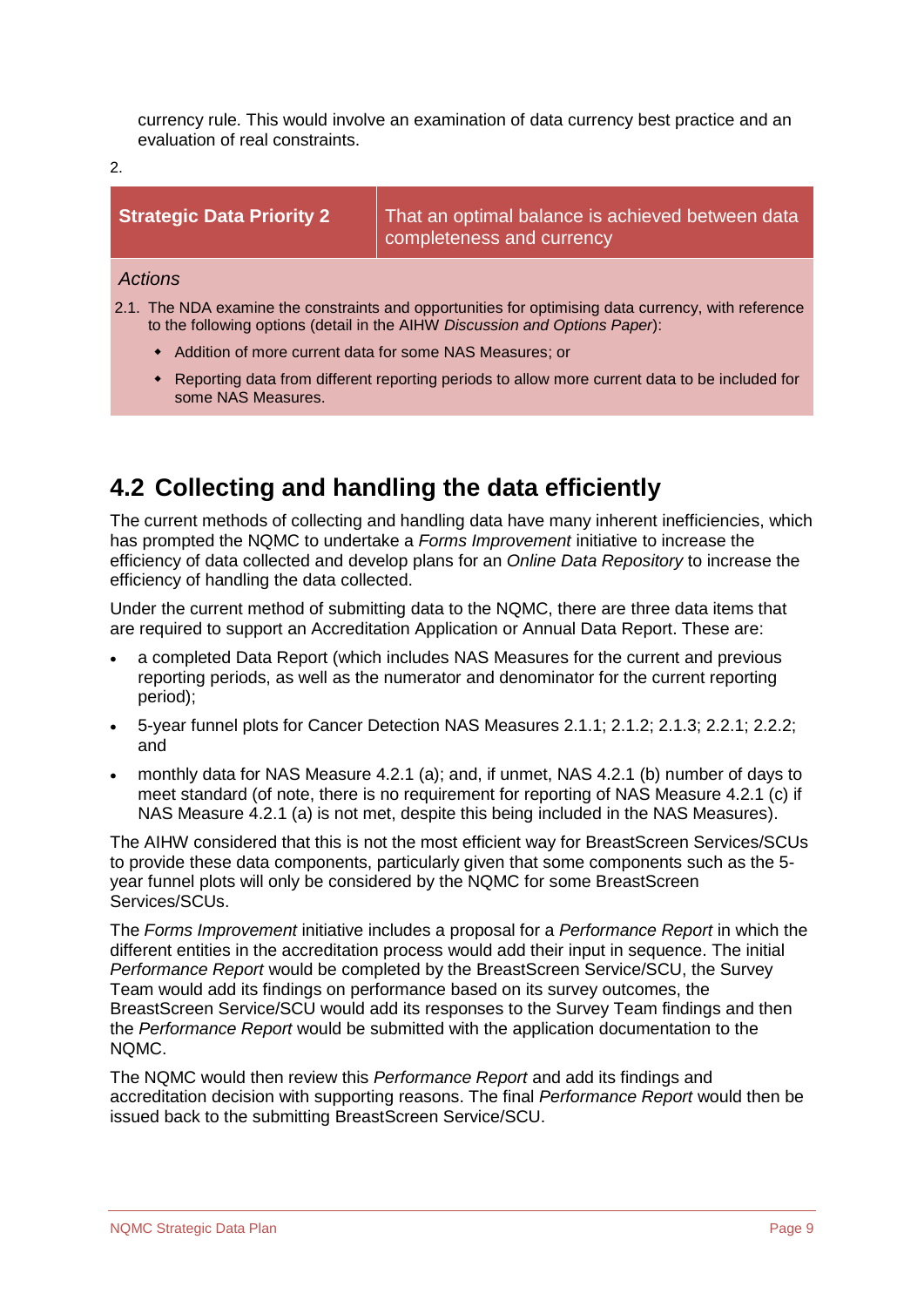#### *Findings*

- Forms (whether the current Data Reports or the proposed *Performance Reports*) for the provision of data need to clearly state the reporting period that should be used for each NAS Measure, as well as instructions as to how to apply that reporting period to the data specifications. These reporting periods need to be achievable in terms of the data that are available to report them, and how this relates to the month that coincides with a BreastScreen Service's accreditation.
- There are major efficiencies that would come from BreastScreen Services/SCUs providing one set of data once, and in the NQMC considering one set of data once. In order to facilitate this, there need to be clear expectations on both sides, with BreastScreen Services/SCUs knowing what data reporting will be expected of them, and the NQMC knowing what data they expect to receive from the BreastScreen Services/SCUs. At present, NQMC expectations of the reporting period that will be submitted do not always align with data reported by the BreastScreen Services/SCUs.
- Additional requests for data by the NQMC require BreastScreen Services/SCUs to expend additional resources providing the data, and the NQMC to expend additional resources considering data, and may delay accreditation decisions which is not to anyone's benefit.
- The proposal for a *Performance Report* is strategically strong as it is efficient and transparent and ensures that Services and the NQMC have visibility of all the data (across the Service self-assessment, Survey Report and Service responses) on which they are making decisions.
- The *Performance Report* can be strengthened if consideration is given to the following ways in which the provision of data could be more efficient:
	- − All data components to support an Accreditation Application or Annual Data Report submitted in a single form (this means that monthly data for NAS Measure 4.2.1 (a) (as well as number of days to meet standard if NAS Measure 4.2.1 (a) is not met) should be included with other NAS Measure data).
	- − 5-year funnel plots for Cancer Detection NAS Measure 2.1.1, 2.1.2, 2.1.3, 2.2.1 and 2.2.2 generated automatically through the Online Data Repository rather than being separately generated by the BreastScreen Service/SCU.
	- − BreastScreen Services/SCUs provide only the numerator component of participation data, with rates calculated after submission using population data in the Online Data Repository to ensure that the appropriate population is used in each case and to promote consistency and comparability of participation data across BreastScreen Services/SCUs. If this was pursued, the source of the data would need to be determined, and access provided to BreastScreen Services/SCUs as well.

The large changes that are planned under the *Forms Improvement* initiative will require review to identify any emerging issues. Rapid resolution of any emerging issues will ensure that these initiatives, that have the capacity to greatly increase the efficiency and appropriateness of data collection and consideration, are optimal.

Longer term, it is important that the NQMC regularly assess whether the way in which data are collected is optimal to ensure they take advantage of advances in technology.

3.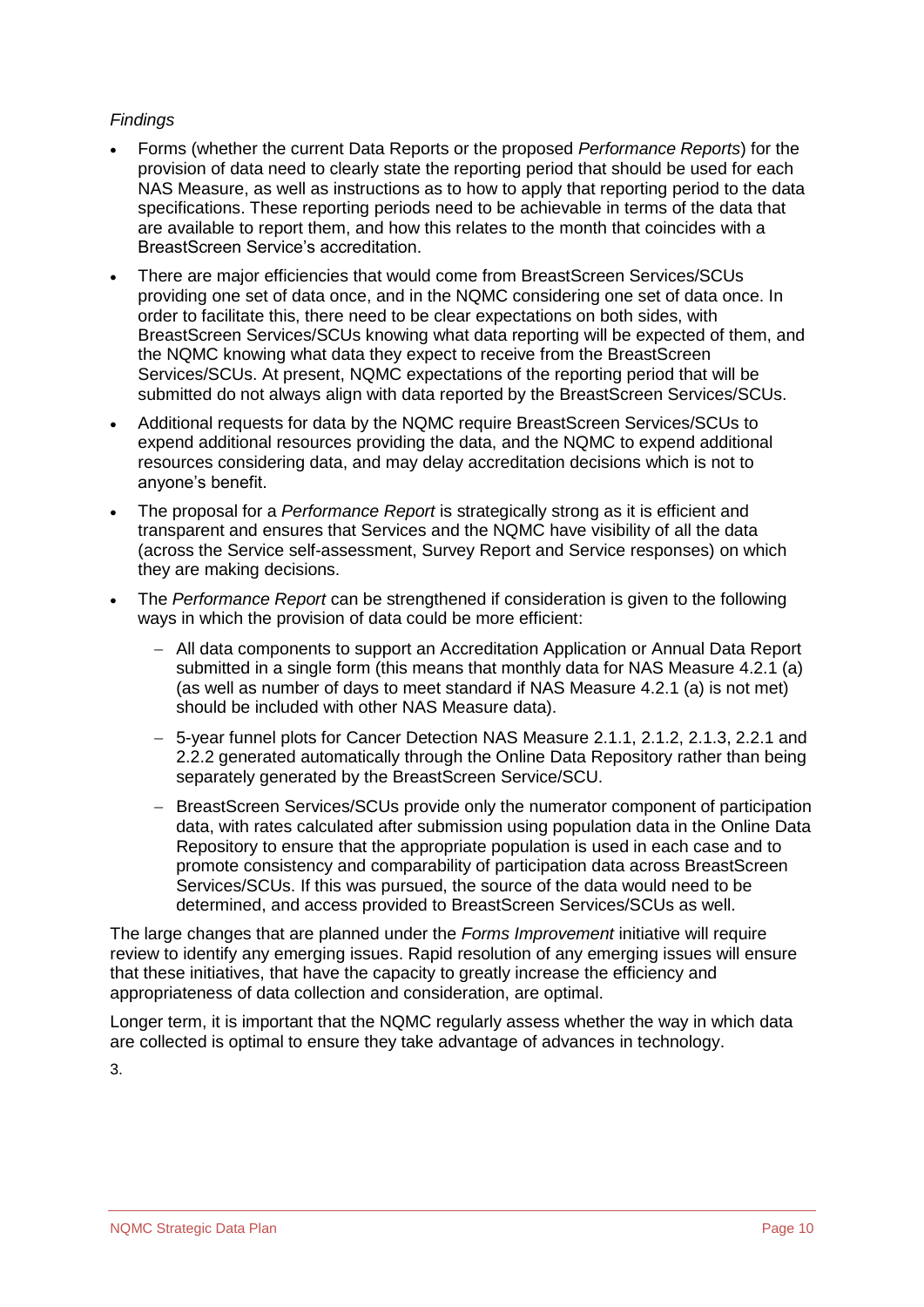#### *Actions*

3.1. The DDP Steering Committee to:

- progress the Performance Report through the *Forms Improvement* initiative, including engaging with jurisdictions on the development of an online Performance Report.
- Ensure that the Online Data Repository can generate the required 5-year funnel plots and population denominators for the NQMC, Services and SCUs.

#### 3.2. The NDA to:

- Investigate the feasibility of a centralised process for providing the population data denominators required by Services/SCUs through the Online Data Repository.
- Specify the reporting period that should be used for each NAS Measure in the Performance Report.

### <span id="page-14-0"></span>**4.3 Using the data appropriately**

BreastScreen data are highly valued, and the NQMC is able to consider a comprehensive suite of BreastScreen data to make decisions about accreditation of BreastScreen Services/SCUs, and to support its role in national quality improvement.

Considerable resources are expended to provide timely, high-quality and accurate data to the NQMC, and there is an expectation that all the data supplied will be used.

This means that not only is the NQMC tasked with the very important role of making accreditation decisions, but now it carries the responsibility of ensuring that the data that are collected are used optimally. While some of the data collected will only be appropriate to consider with respect to an accreditation decision, the NQMC's role in national quality improvement will enable it to use the data collected most effectively to provide an evidence base for the identification of quality trends - both good and bad. This will allow the NQMC to be a strategic leader in national quality improvement for BreastScreen Australia. In this way, the NQMC can optimise use of the available data.

The AIHW indicated that two NQMC initiatives are in line with the NQMC's national quality improvement role - the *National Performance Benchmarking Program* and the *National Priorities Identification Program*. These two programs are discussed in more detail in the AIHW's *NQMC Programs Paper*.

#### *Findings*

- The PMG considers that qualitative data and the role that the protocols play in the accreditation process needs further consideration. Specifically, the holistic assessment of BSA Service performance would benefit from the NQMC making some of the qualitative protocols a part of the self-assessment process that BSA Services undertake as part of the application process for accreditation.
- The *National Performance Benchmarking Program* and the *National Priorities Identification Program* represent new uses for the NAS Measure data that are collected from BreastScreen Services/SCUs. This increase in the use of existing data without increasing the burden on those providing the data is a key concept in the strategic use of data and aligns with the data principle of 'collect once, use often'.

4.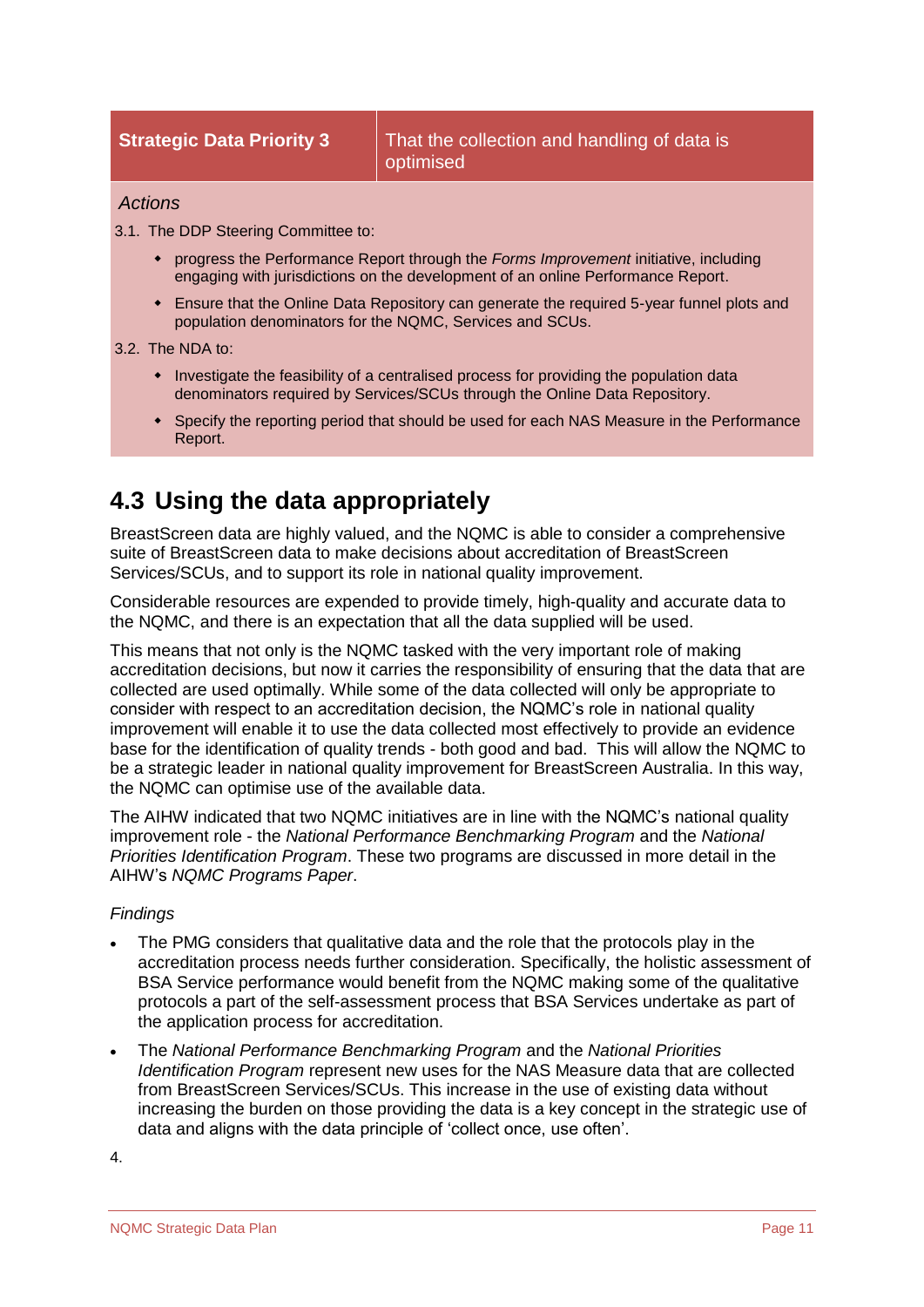### **Strategic Data Priority 4** The use of data is optimised

#### *Actions*

- 4.1. The NQMC consider making some of the qualitative protocols a part of the self-assessment process that BSA Services would undertake alongside their applications for accreditation.
- 4.2. Implement the National Performance Benchmarking Program.
- 4.3. Implement the National Priorities Identification Program including the establishment of a Priorities Register.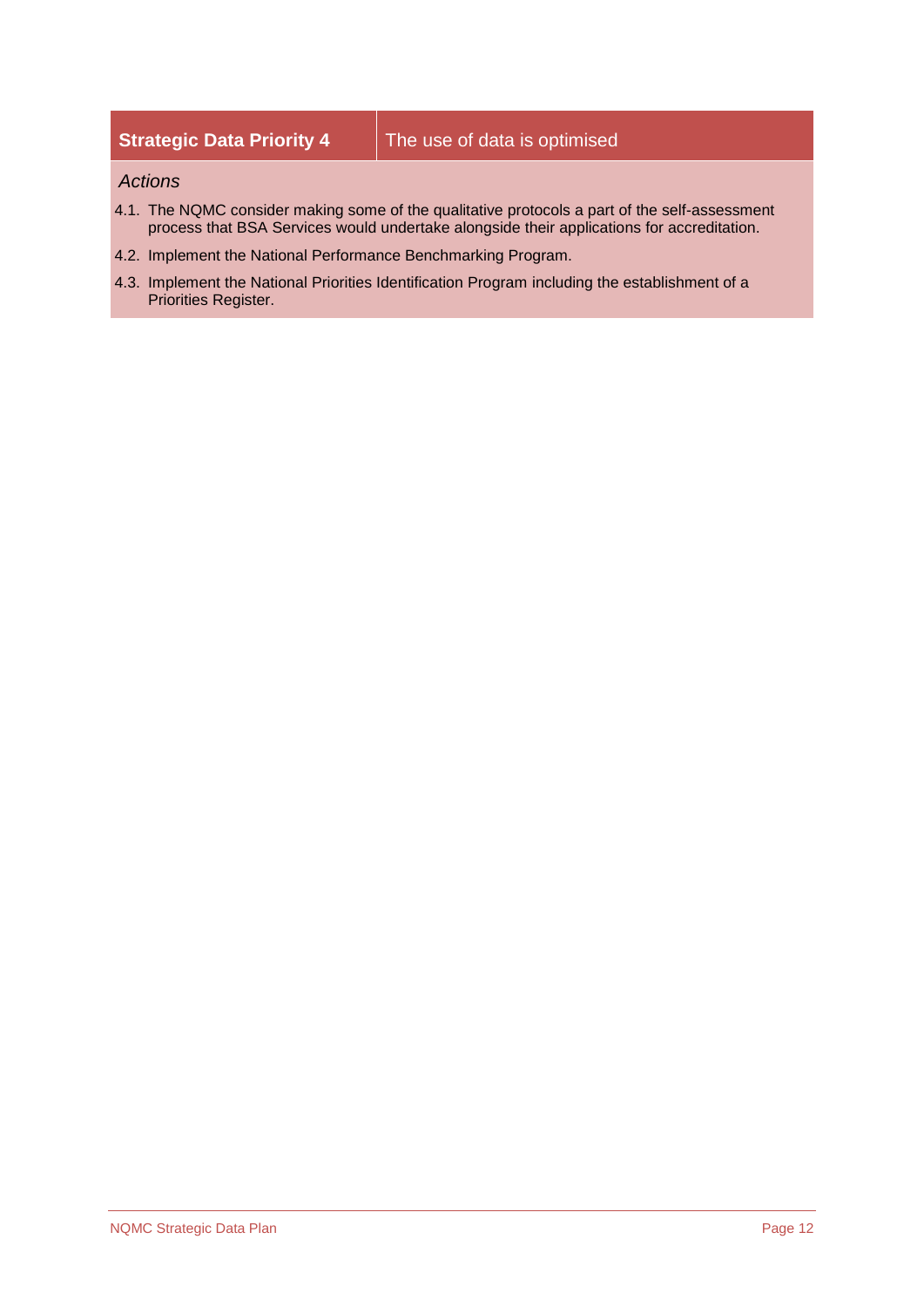### **5 Strategic Data Plan - Implementation**

The *Strategic Data Priorities* that have been identified, as well as their associated actions, activities, timelines, accountability and success measures are listed in [Table 2.](#page-16-1) As the activities required are undertaken, further timelines will be defined for some of the listed Actions.

<span id="page-16-1"></span>

<span id="page-16-0"></span>

| #  | <b>Strategic Data</b><br>Priority             | <b>Actions</b>                                                                                                                                                                                                                                                                                                                                                                                                                                                                                                                                                                                                                                                                                                                                                                                                                      | <b>Activities Required</b>                                                                                                                                   | <b>Timeline</b>                                                                                | Accountability<br>for activities                                                                                                | <b>Success</b><br><b>Measures</b>                                      |
|----|-----------------------------------------------|-------------------------------------------------------------------------------------------------------------------------------------------------------------------------------------------------------------------------------------------------------------------------------------------------------------------------------------------------------------------------------------------------------------------------------------------------------------------------------------------------------------------------------------------------------------------------------------------------------------------------------------------------------------------------------------------------------------------------------------------------------------------------------------------------------------------------------------|--------------------------------------------------------------------------------------------------------------------------------------------------------------|------------------------------------------------------------------------------------------------|---------------------------------------------------------------------------------------------------------------------------------|------------------------------------------------------------------------|
| 1. | <b>That Data</b><br>Measures are<br>optimised | 1.1. That the National Data Advisory (NDA) develop a<br>schedule for it to review the NAS Measures, which<br>shall include making recommendations on the<br>following priority issues:<br>The changes recommended by the AIHW in its<br>paper titled 'Discussions and Options Paper' to<br>the following seven NAS Measures, with<br>reference to the PMG's and NQMC's<br>comments:<br>NAS Measure 2.4.1<br>$\sim$<br>NAS Measure 3.1.6<br>NAS Measure 3.1.7<br>$\sim$<br>NAS Measure 4.1.1<br>$\sim$<br>NAS Measure 4.2.6<br>$\overline{\phantom{a}}$<br>NAS Measure 5.1.1<br>$\sim$<br>NAS Measure 5.1.2<br>$\overline{\phantom{a}}$<br>NAS Measure targets where historic<br>۰<br>BreastScreen data do not support these<br>targets.<br>The process and timing for the development of<br>targets for NAS Measures for women aged | <b>Establish NDA</b><br>NDA undertake a<br>review of priority<br><b>NAS Measure</b><br><b>issues</b><br>NDA complete the<br>review of NAS<br><b>Measures</b> | <b>June 2018</b><br>November<br><b>2018 NOMC</b><br>Meeting<br>May 2019<br><b>NQMC Meeting</b> | <b>NQMC</b><br>NDA with<br>support from<br><b>NQMC</b><br>Secretariat<br>NDA with<br>support from<br><b>NQMC</b><br>Secretariat | <b>NAS Measures</b><br>are optimised<br>based on<br>sound<br>evidence. |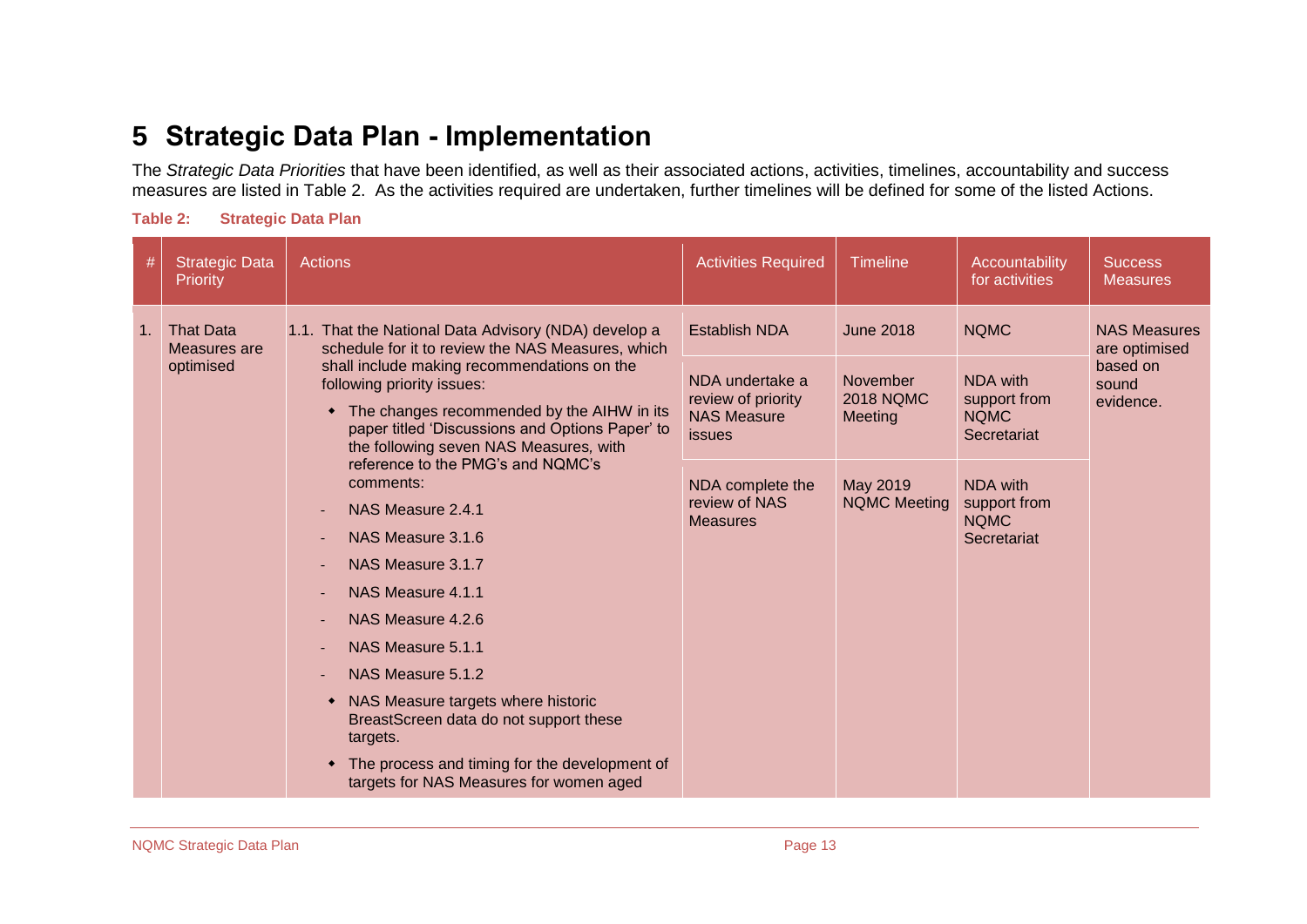| #             | <b>Strategic Data</b><br>Priority                                                                                                                                                                                                                                                                                                                                                                                                                                | <b>Actions</b>                                                                                                                                                                                                                                                                                                                                                                   | <b>Activities Required</b>                                                                                                                        | <b>Timeline</b>                                                                                              | Accountability<br>for activities                       | <b>Success</b><br><b>Measures</b>                                                  |
|---------------|------------------------------------------------------------------------------------------------------------------------------------------------------------------------------------------------------------------------------------------------------------------------------------------------------------------------------------------------------------------------------------------------------------------------------------------------------------------|----------------------------------------------------------------------------------------------------------------------------------------------------------------------------------------------------------------------------------------------------------------------------------------------------------------------------------------------------------------------------------|---------------------------------------------------------------------------------------------------------------------------------------------------|--------------------------------------------------------------------------------------------------------------|--------------------------------------------------------|------------------------------------------------------------------------------------|
|               |                                                                                                                                                                                                                                                                                                                                                                                                                                                                  | 50-74, including the validity of introducing<br>interim targets in the short term.                                                                                                                                                                                                                                                                                               |                                                                                                                                                   |                                                                                                              |                                                        |                                                                                    |
| <sup>2.</sup> | That an optimal<br>balance is<br>achieved<br>between data<br>completeness<br>and currency                                                                                                                                                                                                                                                                                                                                                                        | 2.1. The NDA examine the constraints and<br>opportunities for optimising data currency, with<br>reference to the following options (detail in the<br>AIHW Discussion and Options Paper):<br>Addition of more current data for some NAS<br>Measures; or<br>Reporting data from different reporting periods<br>to allow more current data to be included for<br>some NAS Measures. | NDA undertake a<br>review of<br>opportunities for<br>optimising data<br>currency and<br>provide its<br>recommendations to<br>the NQMC and<br>PMG. | November<br><b>2018 NQMC</b><br>Meeting                                                                      | NDA with<br>support from<br><b>NQMC</b><br>Secretariat | Data currency<br>within the BSA<br>Accreditation<br>system is<br>optimised.        |
| 3.            | That the<br>3.1. The DDP Steering Committee to:<br>collection and<br>Progress the Performance Report <sup>2</sup> through the<br>handling of data<br>Forms Improvement initiative, including<br>is optimised<br>engaging with jurisdictions on the development<br>of an online Performance Report.<br>Ensure that the Online Data Repository can<br>generate the required 5-year funnel plots and<br>population denominators for the NQMC,<br>Services and SCUs. |                                                                                                                                                                                                                                                                                                                                                                                  | DDP SC progress<br>the development of<br>the Performance<br>Report as per<br>agreed Project Plan.                                                 | As per DDP<br>Steering<br>Committee<br>agreed Project<br>Plan for the<br>Forms<br>Improvement<br>Initiative. | DDP SC<br>supported by<br><b>NQMC</b><br>Secretariat   | The<br>Performance<br>Report is<br>approved,<br>implemented<br>and<br>operational. |
|               |                                                                                                                                                                                                                                                                                                                                                                                                                                                                  | <b>Develop Project</b><br>Plan for<br>development of<br><b>Online Data</b><br>Repository.                                                                                                                                                                                                                                                                                        | 30 September<br>2018 (following<br>finalisation of<br>Performance<br>Report<br>Specifications                                                     | <b>DDP SC</b><br>supported by<br><b>NQMC</b><br>Secretariat                                                  |                                                        |                                                                                    |

 $\overline{a}$  $2$  Or other title, as approved by the NQMC.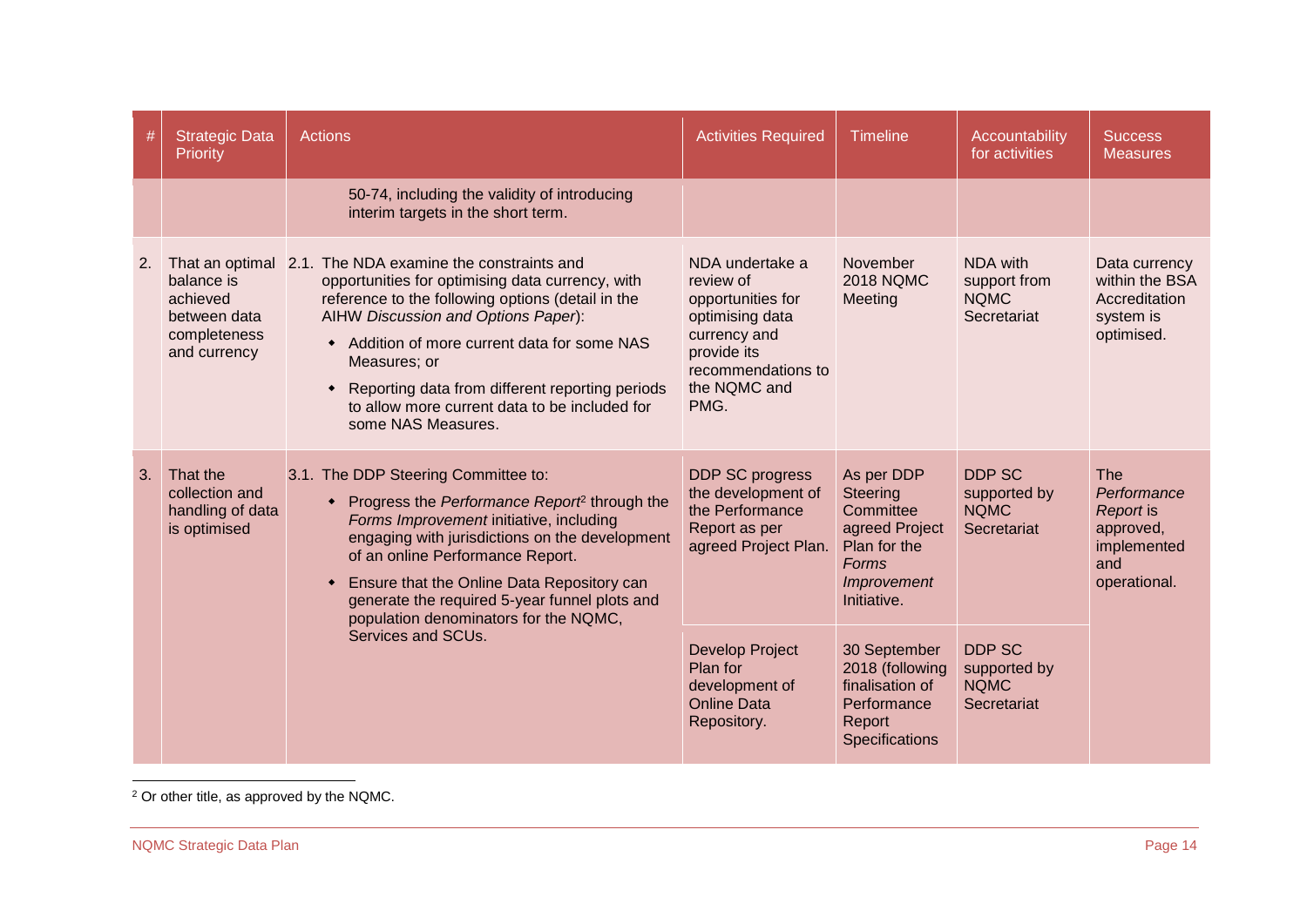| #  | <b>Strategic Data</b><br>Priority | <b>Actions</b>                                                                                                                                                                                                                                                                                             | <b>Activities Required</b>                                                                                        | <b>Timeline</b>                                      | Accountability<br>for activities                  | <b>Success</b><br><b>Measures</b>                                                                                                                     |
|----|-----------------------------------|------------------------------------------------------------------------------------------------------------------------------------------------------------------------------------------------------------------------------------------------------------------------------------------------------------|-------------------------------------------------------------------------------------------------------------------|------------------------------------------------------|---------------------------------------------------|-------------------------------------------------------------------------------------------------------------------------------------------------------|
|    |                                   |                                                                                                                                                                                                                                                                                                            | Obtain budget for<br>technical<br>development and<br>implementation,<br>including testing                         | 31 October<br>2018                                   | Commonwealth<br>Department of<br>Health (funding) |                                                                                                                                                       |
|    |                                   | 3.2. The NDA to:<br>• Investigate the feasibility of a centralised<br>process for providing the population data<br>denominators required by Services/SCUs<br>through the Online Data Repository.<br>Specify the reporting period that should be<br>used for each NAS Measure in the<br>Performance Report. | The NDA<br>investigate and<br>develop<br>recommendations<br>for consideration by<br>the NQMC and<br>PMG.          | November<br><b>2018 NQMC</b><br>Meeting              | NDA supported<br>by NQMC<br>Secretariat           | The feasibility<br>of a centralised<br>process is<br>determined.                                                                                      |
| 4. | The use of data<br>is optimised   | 4.1. The NQMC consider making some of the<br>qualitative protocols a part of the self-assessment<br>process that BSA Services would undertake<br>alongside their applications for accreditation.                                                                                                           | National Surveyor to<br>develop a proposal<br>for NQMC<br>consideration<br>following<br>consultation with<br>PMG. | For submission<br>to NQMC<br>August 2018<br>meeting. | <b>National</b><br>Surveyor                       | The BSA<br>Accreditation<br>self-<br>assessment<br>process is<br>strengthened<br>through the<br>inclusion of<br>critical<br>qualitative<br>protocols. |
|    |                                   | 4.2. Implement the National Performance<br>Benchmarking Program.                                                                                                                                                                                                                                           | <b>Develop Project</b><br>Plan for<br>development of                                                              | 31 August<br>2018                                    | DDP SC<br>supported by                            | The Programs<br>are fully<br>implemented                                                                                                              |